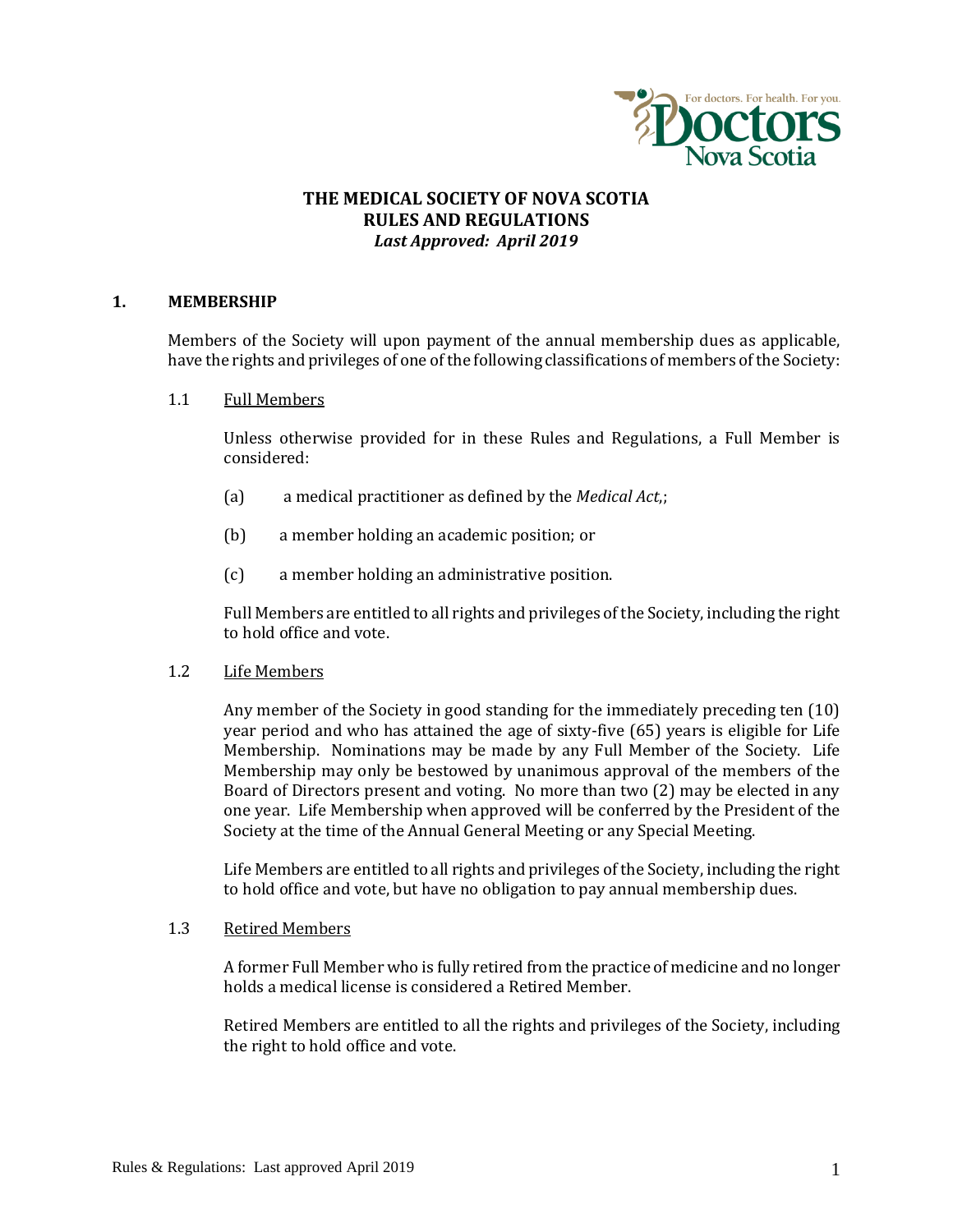Members still holding a medical license but retired from active practice are considered a Member on Leave and will pay the membership dues for that member classification.

### 1.4 Special Consideration: Members on Leave

A Full Member who is away from the active practice of medicine or an academic or administrative position, may be considered a Member on Leave. Reasons for being on leave include but are not limited to: parental leave, academic or occupational leave, medical leave, or those who are retired but still hold a medical license. Upon return to the active practice of medicine, full membership dues, which may be pro-rated for the remaining time in the fiscal year, must be paid.

Members on Leave are entitled to all the rights and privileges of the Society, including the right to hold office and vote.

### **MEMBERS WITH LIMITED PRIVILEGES**

Members in the following categories are subject to the limitations set out below:

1.5 Medical Student Members

Medical students enrolled in the Faculty of Medicine at Dalhousie University or funded by the Nova Scotia government to study outside the province, are considered Medical Student Members. Medical Student Members are eligible to:

- (a) serve on committees of the Society;
- (b) vote in Board of Directors elections; and
- (c) attend, participate in and vote at the Annual General Meeting and at Special Meetings as defined in the Bylaws.

#### 1.6 Resident/Fellow Members

Postgraduate physicians in training at Dalhousie University are considered Resident/Fellow Members of the Society. Resident/Fellow Members are eligible:

- (a) to serve on committees of the Society;
- (b) vote in Board of Directors elections;
- (c) to attend, participate in and vote at the Annual General Meeting and at Special Meetings as defined in the Bylaws; and
- (d) for any other rights and privileges at the discretion of the Board of Directors.
- 1.7 Non-Resident Members

A member of the Society who takes up residence outside Nova Scotia and is no longer practicing medicine in Nova Scotia is considered a Non-Resident Member.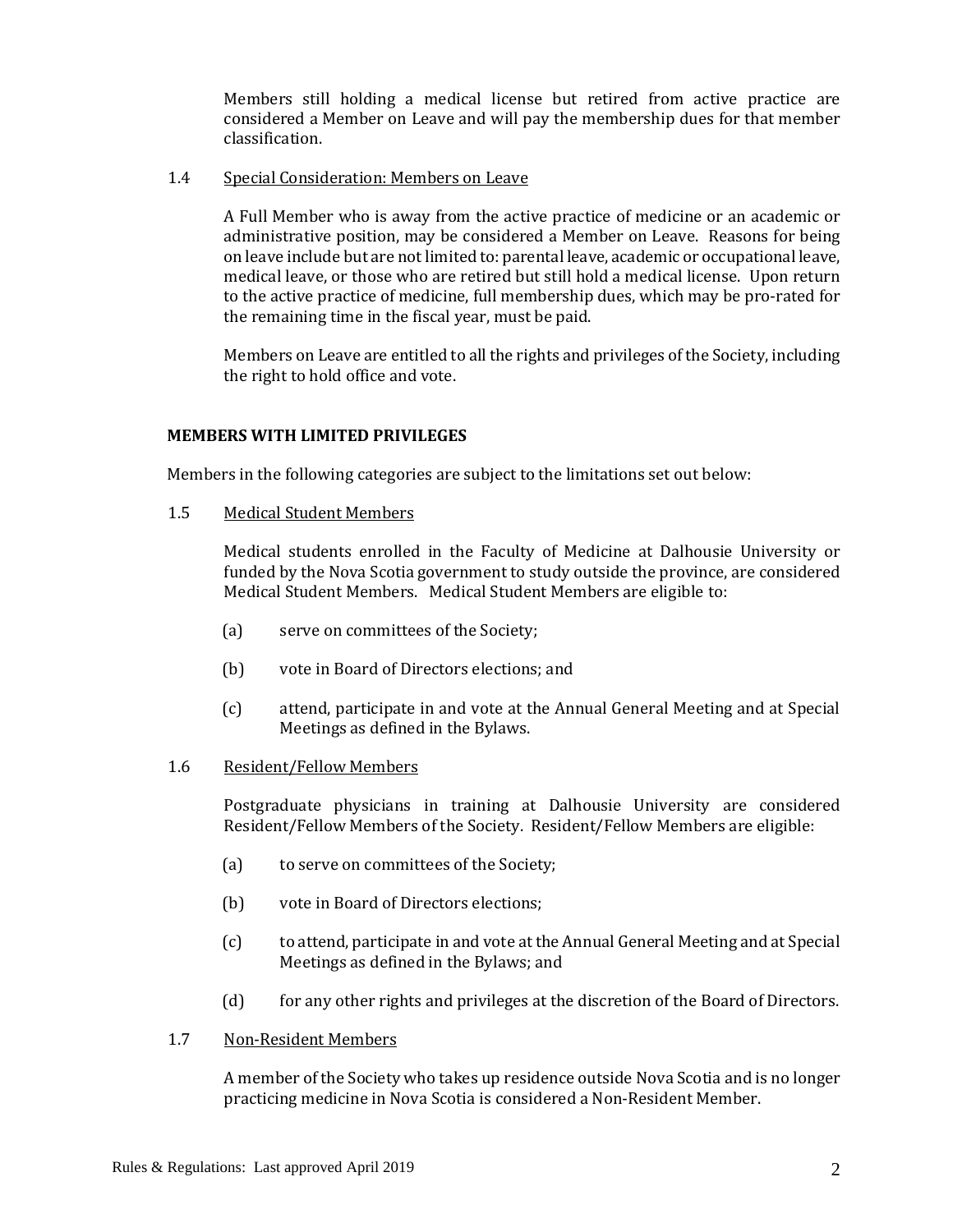A Resident/Fellow Member who has trained at Dalhousie University or has been a member of Maritime Resident Doctors, matched with a residency or fellowship training program outside Nova Scotia, and intends to return to Nova Scotia to practice medicine is also considered a Non-Resident Member. Members can only be eligible for this classification of membership if they have held a Medical Student or Resident/Fellow membership with Doctors Nova Scotia prior to leaving the province.

Non-Resident Members are only eligible to:

- i. receive general membership communications; and
- ii. continue OMA Life and Disability Insurance, upon payment of applicable premiums.

### 1.8 Honourary Members

A Member of the Society or others who have distinguished themselves by their attainments in Medicine or Science or who have rendered extraordinary service to the Society can be admitted to this classification of members. Recommendations for election to Honourary Membership can only will come from the Board of Directors and be approved with a unanimous vote.

Honourary Members are entitled to all the rights and privileges of the Society, with the exception of sitting on committees, holding office and voting.

#### 1.9 Special Consideration: Restricted Membership

A Member who is away from the active practice of medicine by virtue of disciplinary action can be considered for Restricted Membership. Upon return to the active practice of medicine, full membership dues, which may be pro-rated for the remaining time in the fiscal year, must be paid.

Restricted Members are entitled to all the rights and privileges of the Society, with the exception of sitting on committees, holding office and voting.

### 1.10 Special Consideration: Temporary Membership

There are two categories of Temporary Membership:

(a) Locum

A practitioner who provides temporary coverage in Nova Scotia for up to a maximum of six months is considered a Locum. Locums must hold a temporary license with the College.

Membership dues are waived for Locums whose term is for six weeks or less. Locum terms longer than six weeks will pay membership dues pro-rated at a full member rate.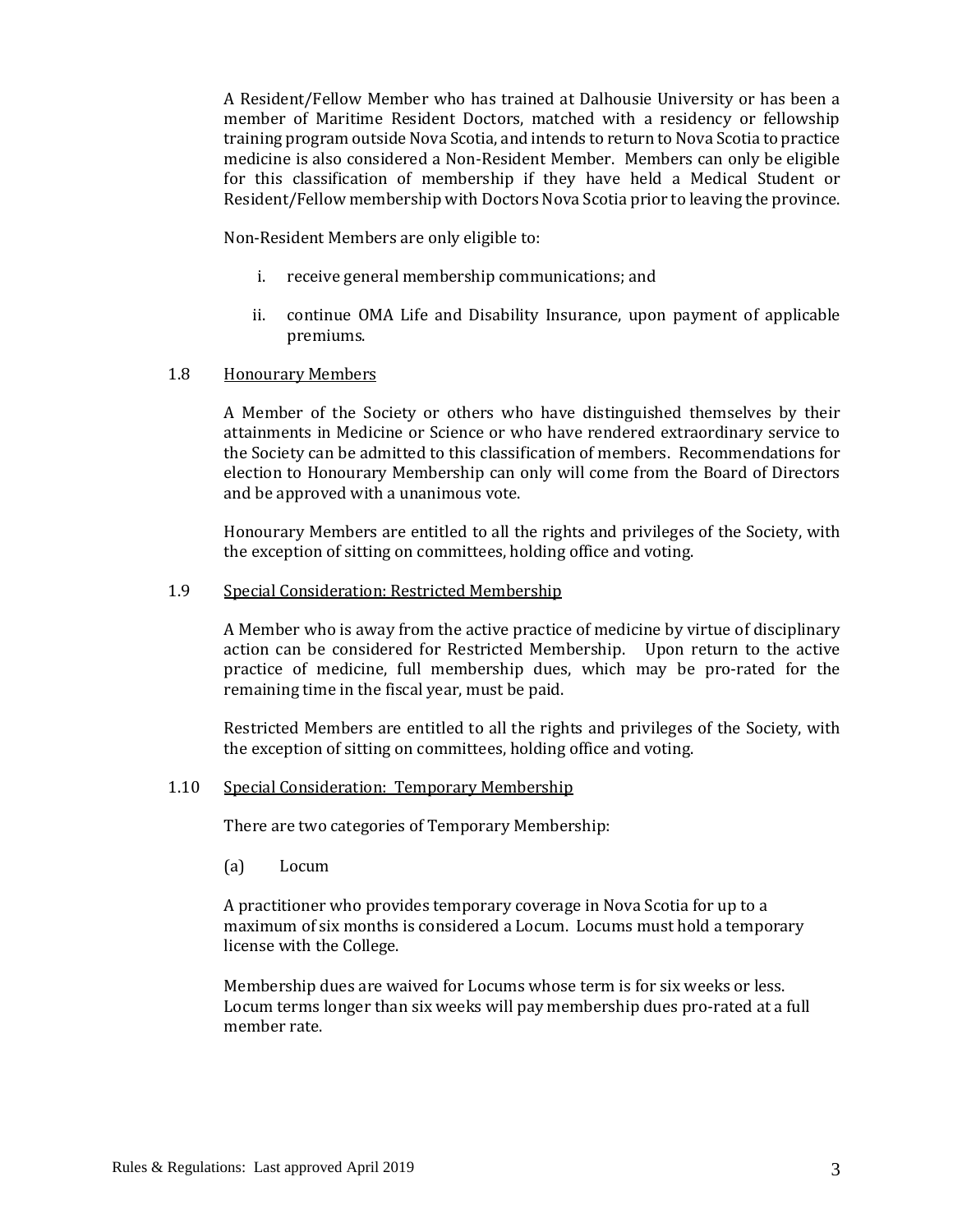# (b) Emergency Member

A duly licensed physician that has been granted an 'emergency license' by the College of Physicians and Surgeons of Nova Scotia in the event of a pandemic or crisis is considered an Emergency Member. A physician with Emergency Membership is not required to pay annual membership dues.

Members holding a Temporary Membership are not entitled to any rights and privileges of the Society. The Society may obtain contact information for Emergency Members that can be used for communicating and sharing information relating to the pandemic or crisis.

# **2. SECTIONS**

- 2.1 Creation
	- (a) Any group of ten or more members of the Society who are primarily interested in any aspect of the science and/or practice of medicine may be recognized as a Section of the Society with the approval of a formal application at the time of the Annual General Meeting provided that such an application is endorsed by the Board of Directors at a meeting not less than 60 days prior to the Annual General Meeting.
	- (b) This application will include:
		- (i) the name of the proposed Section;
		- (ii) the names and signatures of the ten (10) or more Society members sponsoring the proposed Section;
		- (iii) the names of the interim chair and secretary of the proposed Section; and
		- (iv) the reason why the formation of a new Section will benefit both the members of the proposed Section and the Society as a whole.

## 2.2 Dissolution

A Section may be dissolved if:

- (a) The Section indicates a lack of interest;
- (b) The Section is not conducting its business in accordance with the By-laws, Rules and Regulations, Policies or Procedures adopted by the Society;
- (c) The Board of Directors identifies any other sufficient cause.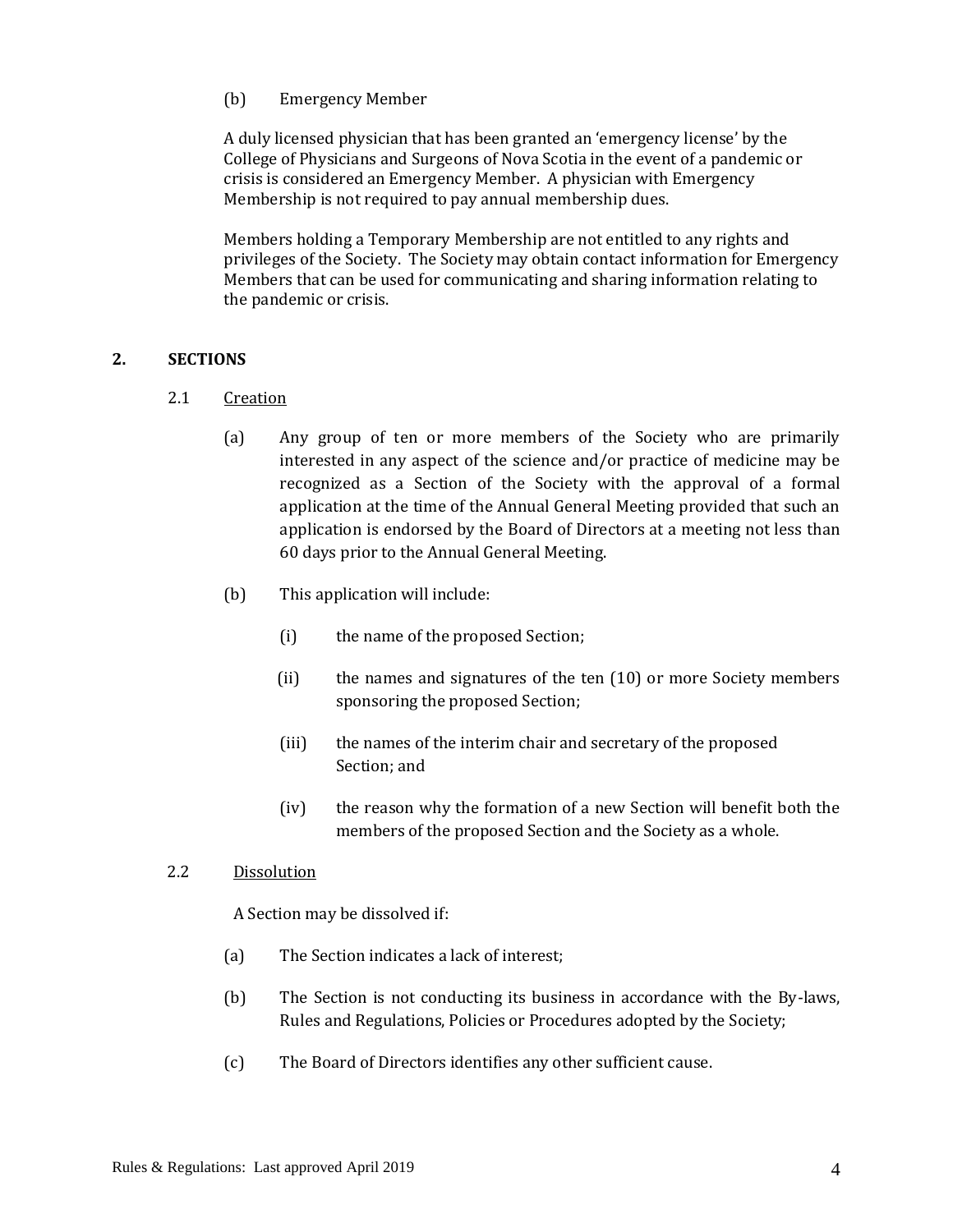- (d) A Section must be dissolved by resolution of the Society's Annual General Meeting upon recommendation of the Board of Directors.
- (e) A dissolved Section can only be revived upon the recommendation of the Board of Directors and approval of a new application at the Society's Annual General Meeting.

# 2.3 Membership

- (a) Members of the Society may be members of more than one Section but may be required to state a primary affiliation with one Section as from time to time may be required by the Board of Directors for purposes of voting in elections and referendums or for other purposes that the Board of Directors may determine.
- (b) The Section must have not less than ten (10) members or 80% of the eligible members of that group to be a Section pursuant to the By-laws and Rules and Regulations of the Society.

# 2.4 Duties and Responsibilities

- (a) It is recommended that each Section prepare a terms of reference that defines the purpose and structure of the Section and reference the requirements outlined in this section of the Rules and Regulations.
- (b) A Section may:
	- (i) through its Executive, make recommendations to the Society for consideration, however approval by the Board of Directors is required before any action is taken.
	- (ii) through its Executive, make a presentation to the Board of Directors regarding matters of interest. Any such request must be made to the Chair of the Board of Directors.
	- (iii) appoint committees or working groups as it deems necessary. Reports prepared by those committees and working groups must be reviewed by the Section before being given to the Board of Directors for consideration.
	- (iv) be called upon to name representatives to committees of the Society.
	- (v) be asked to deal with matters referred to it by the Annual General Meeting or by the Board of Directors of the Society.
- (c) The Board of Directors may ask a Section to:
	- (i) participate in any part of the Society's Annual General Meeting agenda that relates to its specialty; and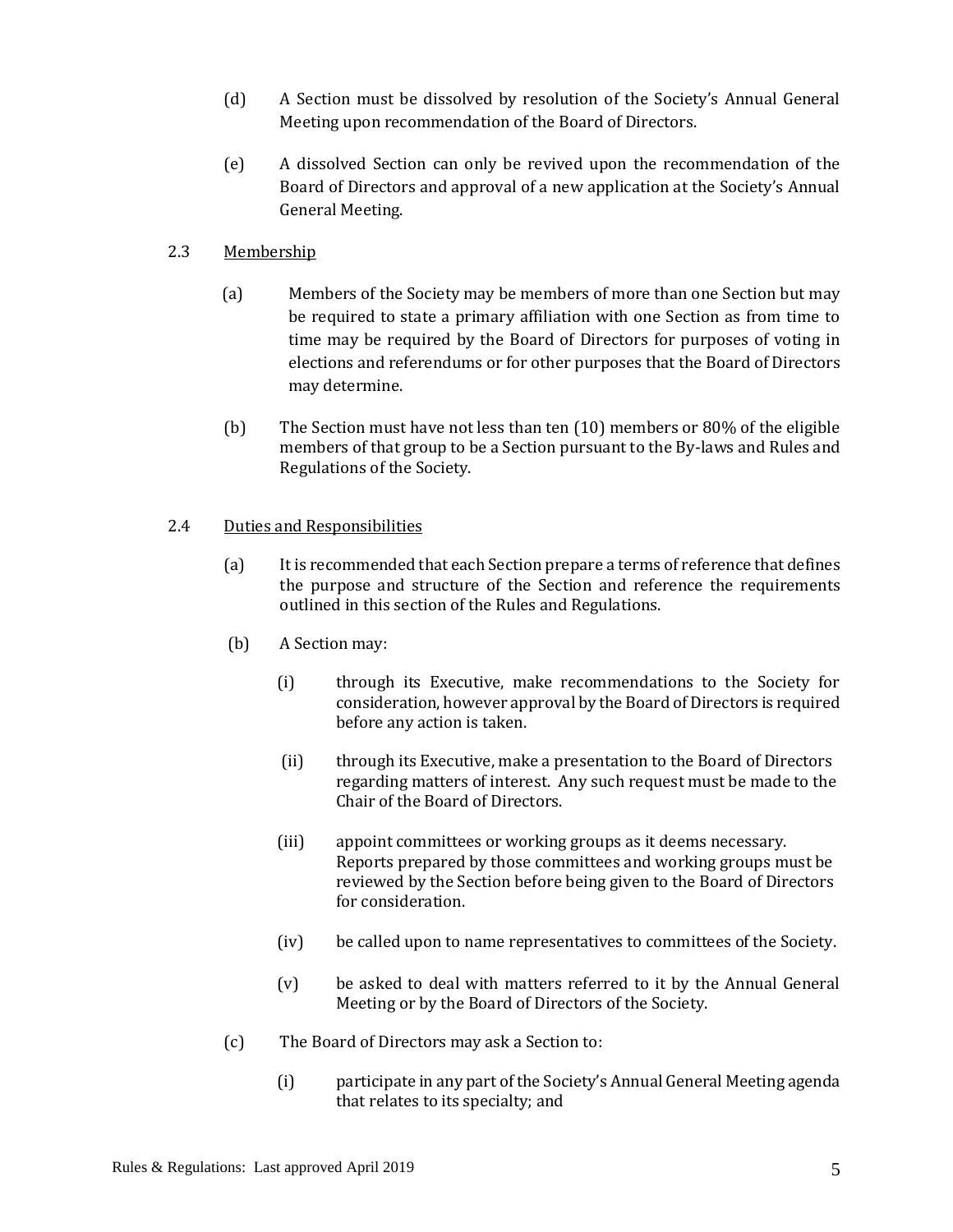(ii) act in co-operation with committees of the Society.

## 2.5 Officers and Executive Committees

- (a) Members of the Section may elect by annual vote a Chair, Vice-Chair, Secretary-Treasurer or a Secretary and a Treasurer and such other officers as may be deemed by the Section as necessary. The Section will determine when the annual vote will take place.
- (b) The Executive Committee of the Section may consist of the officers outlined in 2.2(a), plus the immediate Past Chair.
- (c) The Secretary of the Section will keep minutes of all Section meetings.
- (d) The Executive Committee of the Section may:
	- (i) Conduct the affairs of the Section between meetings as required; and
	- (ii) Review and approve requests for membership to the Section.

# 2.6 Meetings

- (a) It is recommended that the Section meet at least once in each year.
- (b) In addition to the annual and regular meetings, special meetings may be called by the Chair on behalf of the executive or at any time following the written request of any five (5) members of the Section.
- (c) The Secretary will notify all members in writing not less than seven (7) days in advance of all meetings.
- (d) The Annual General Meeting of a Section may be held as part of the Annual General Meeting of the Society.
- (e) A quorum will be constituted by five (5) members for a Section meeting, and by four (4) members for an Executive Committee meeting.

## 2.7 Section Forum

- (b) There will be a Section Forum composed of the Chairs of each Section of the Society.
- (c) The Section Forum will select a Chair every two years, alternating between a specialist and a member of the Primary Care Representative Council.
- (d) The Section Forum Chair is expected to serve one term of two years. The Section Forum terms of reference outlines a process for extending the term if required.
- (e) The Section Forum will meet at least twice a year to discuss issues of general interest.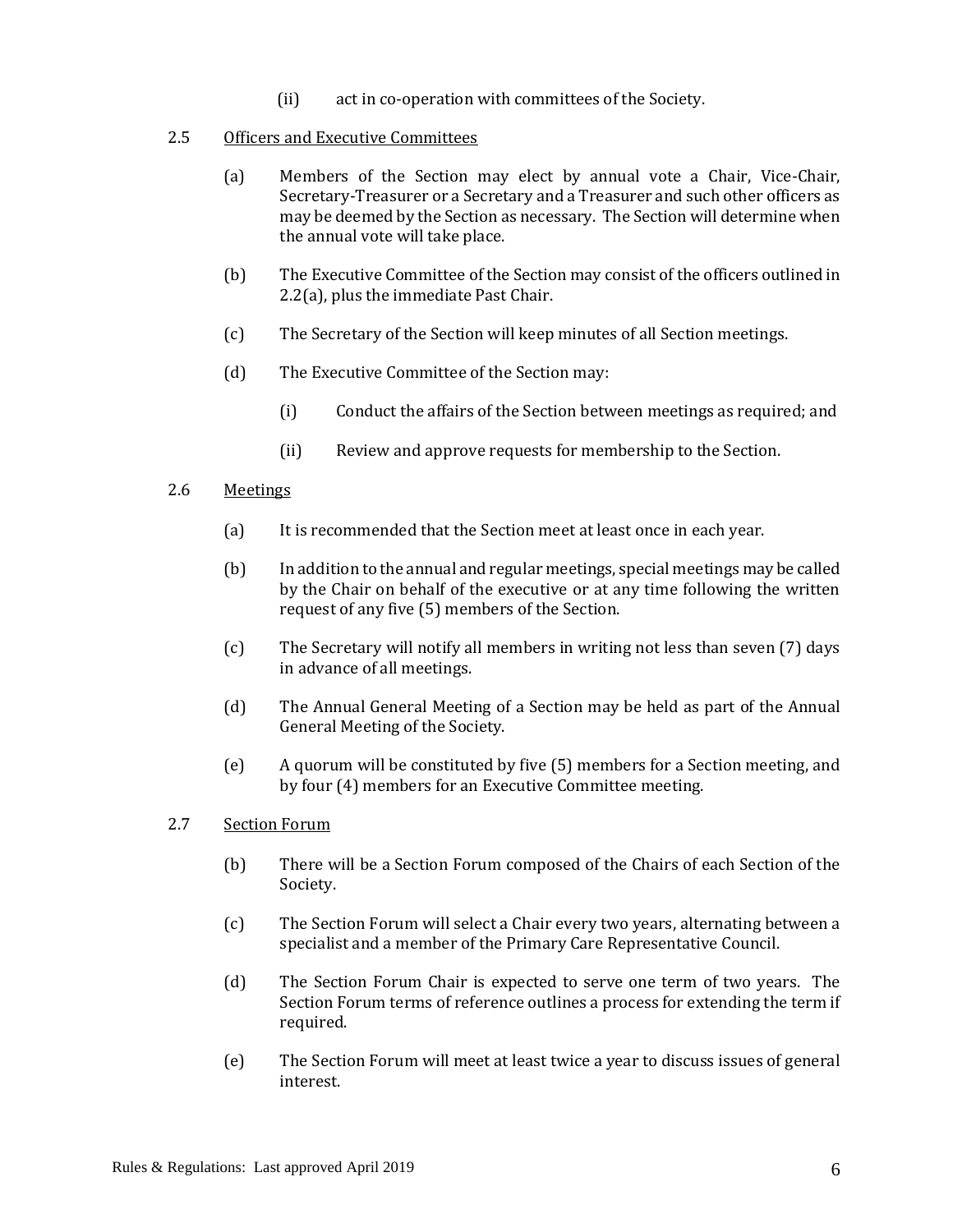## **3. BOARD OF DIRECTORS - NOMINATION AND VOTING**

## 3.1 Nomination of Members at Large

- (a) Composition of the Board of Directors, as outlined in Section 9.5 of the By Laws, includes ten members at large.
- (b) The (10) ten members-at-large are composed of the following:
	- (i) Two (2) general practitioners who carry on practice, or if retired, did carry on practice in Halifax Regional Municipality;
	- (ii) Three (3) general practitioners who carry on practice, or if retired, did carry on practice in the Province outside of Halifax Regional Municipality;
	- (iii) Three (3) licensed specialists who carry on practice, or if retired, did carry on practice in Halifax Regional Municipality;
	- (iv) Two (2) licensed specialists who carry on practice, or if retired, did carry on practice in the Province outside of Halifax Regional Municipality.
- (c) Members at large must be nominated for election in writing and each nomination must include the signatures of two full members of the Society and the written consent of the nominee.
- (d) Deadlines for nominating, voting and reporting results will be set by the Chief Executive Officer and communicated to all eligible members.
- (e) The nomination must be submitted to the Chief Executive Officer on or before the stated deadline.

## 3.2 Nominations by Nominating Committee

- (a) If no nomination is received for a vacant position on the Board of Directors by the stated deadline, the Nominating Committee will nominate someone for the vacant position.
- (b) The nomination must include approval of a majority of the Nominating Committee and written consent of the nominee.
- (c) The approved nominations must be submitted to the Chief Executive Officer by the stated deadline.
- 3.3 Elected by Acclamation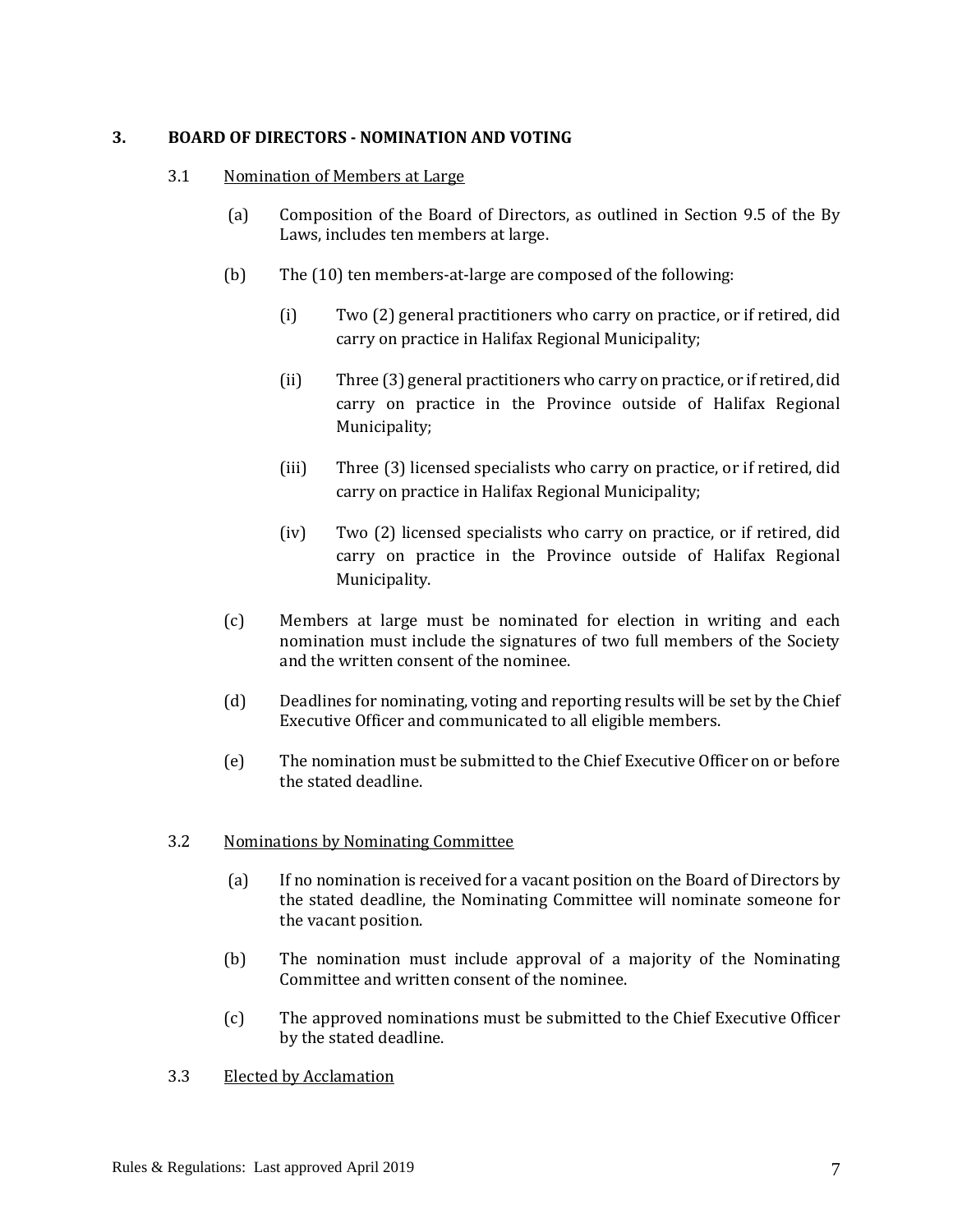- (a) If only one qualified member has been nominated for a vacant position on the Board of Directors, the Nominating Committee will declare the sole nominee to be elected by acclamation.
- (b) The approved nominations must be submitted to the Chief Executive Officer by the stated deadline.
- 3.4 Appointment of Regional Representatives
	- (a) Three (3) regional representatives may be appointed by the Board of Directors prior to the first meeting of the Board of Directors immediately following the Annual General Meeting of the Society.
	- (b) Regional representatives may serve no more than three (3) consecutive one (1) year terms.
- 3.5 Canadian Medical Association Representative
	- (a) The Nova Scotia representative to the Canadian Medical Association Board of Directors may be appointed to the Board.
	- (b) The Canadian Medical Association representative is an ex-officio, nonvoting member.
- 3.6 Ballots Sent to Members

The Chief Executive Officer will prepare a form of ballot containing the names of the members nominated for the vacant member-at-large positions.

- 3.7 Voting
	- (a) Each full member of the Society may vote for a candidate to fill each vacant member-at-large position on the Board of Directors.
	- (b) Each full member of the Society will vote electronically or by mail ballot.
	- (c) Close of Voting

Ballots for members-at-large on the Board of Directors will be returned to the Chief Executive Officer on or before the stated deadline, and ballots received after that date will not be counted.

- (d) Counting of Votes
	- (i) After all ballots are received the votes will be counted by the Chief Executive Officer and any member of the staff of the Society appointed by the Chief Executive Officer.
	- (ii) The candidate receiving the largest number of votes in each of the categories named on the ballot will be declared elected.